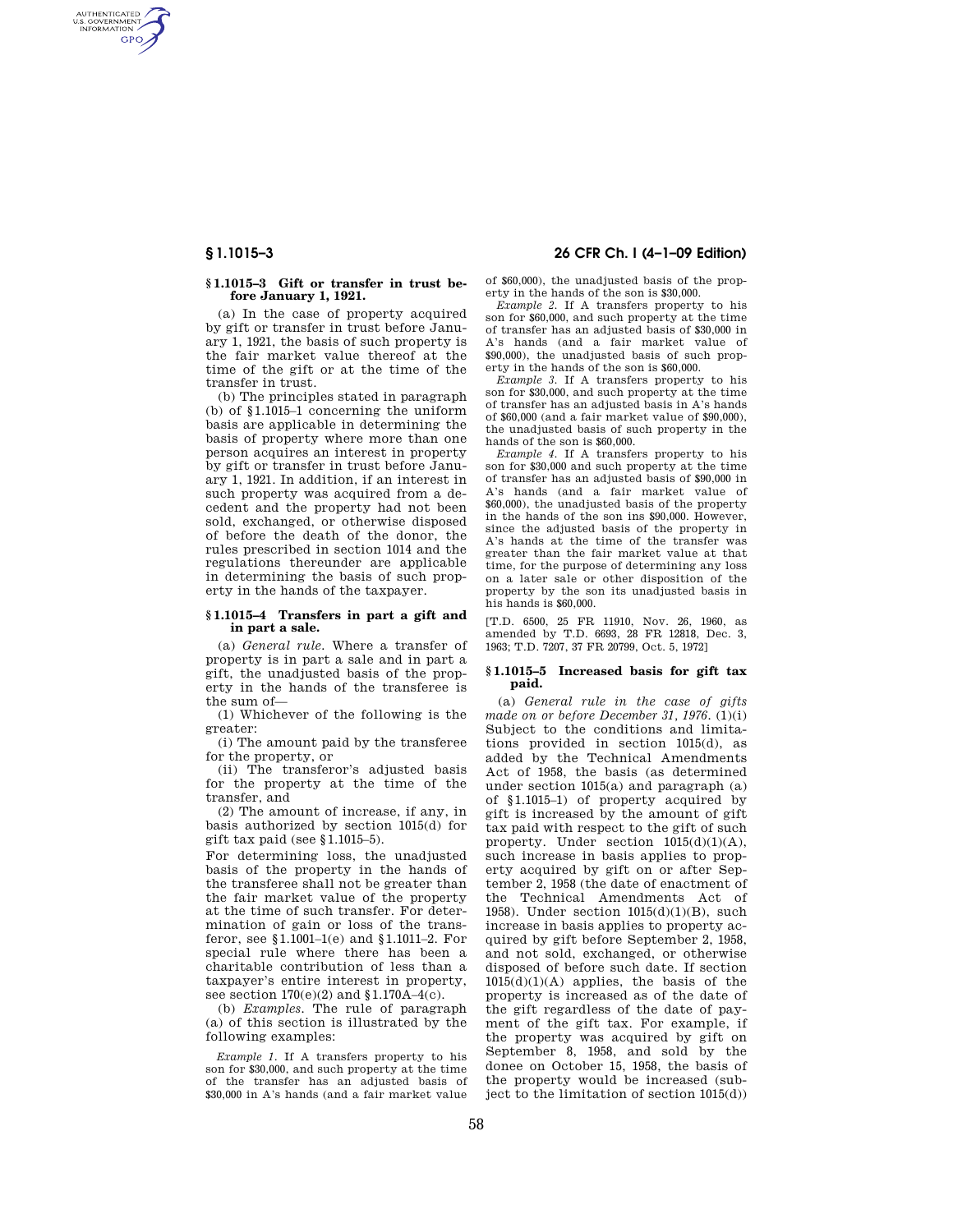## **Internal Revenue Service, Treasury § 1.1015–5**

as of September 8, 1958 (the date of the gift), by the amount of gift tax applicable to such gift even though such tax was not paid until March 1, 1959. If section 1015(d)(1)(B) applies, any increase in the basis of the property due to gift tax paid (regardless of date of payment) with respect to the gift is made as of September 2, 1958. Any increase in basis under section 1015(d) can be no greater than the amount by which the fair market value of the property at the time of the gift exceeds the basis of such property in the hands of the donor at the time of the gift. See paragraph (b) of this section for rules for determining the amount of gift tax paid in respect of property transferred by gift.

(ii) With respect to property acquired by gift before September 2, 1958, the provisions of section 1015(d) and this section do not apply if, before such date, the donee has sold, exchanged, or otherwise disposed of such property. The phrase *sold, exchanged, or otherwise disposed of* includes the surrender of a stock certificate for corporate assets in complete or partial liquidation of a corporation pursuant to section 331. It also includes the exchange of property for property of a like kind such as the exchange of one apartment house for another. The phrase does not, however, extend to transactions which are mere changes in form. Thus, it does not include a transfer of assets to a corporation in exchange for its stock in a transaction with respect to which no gain or loss would be recognizable for income tax purposes under section 351. Nor does it include an exchange of stock or securities in a corporation for stock or securities in the same corporation or another corporation in a transaction such as a merger, recapitalization, reorganization, or other transaction described in section 368(a) or 355, with respect to which no gain or loss is recognizable for income tax purposes under section 354 or 355. If a binding contract for the sale, exchange, or other disposition of property is entered into, the property is considered as sold, exchanged, or otherwise disposed of on the effective date of the contract, unless the contract is not subsequently carried out substantially in accordance with its terms. The effective date of a contract is normally the date it is en-

tered into (and not the date it is consummated, or the date legal title to the property passes) unless the contract specifies a different effective date. For purposes of this subdivision, in determining whether a transaction comes within the phrase *sold, exchanged, or otherwise disposed of,* if a transaction would be treated as a mere change in the form of the property if it occurred in a taxable year subject to the Internal Revenue Code of 1954, it will be so treated if the transaction occurred in a taxable year subject to the Internal Revenue Code of 1939 or prior revenue law.

(2) Application of the provisions of subparagraph (1) of this paragraph may be illustrated by the following examples:

*Example 1.* In 1938, A purchased a business building at a cost of \$120,000. On September 2, 1958, at which time the property had an adjusted basis in A's hands of \$60,000, he gave the property to his nephew, B. At the time of the gift to B, the property had a fair market value of \$65,000 with respect to which A paid a gift tax in the amount of \$7,545. The basis of the property in B's hands at the time of the gift, as determined under section 1015(a) and §1.1015–1, would be the same as the adjusted basis in A's hands at the time of the gift, or \$60,000. Under section 1015(d) and this section, the basis of the building in B's hands as of the date of the gift would be increased by the amount of the gift tax paid with respect to such gift, limited to an amount by which the fair market value of the property at the time of the gift exceeded the basis of the property in the hands of A at the time of gift, or \$5,000. Therefore, the basis of the property in B's hands immediately after the gift, both for determining gain or loss on the sale of the property, would be \$65,000.

*Example 2.* C purchased property in 1938 at a cost of \$100,000. On October 1, 1952, at which time the property had an adjusted basis of \$72,000 in C's hands, he gave the property to his daughter, D. At the date of the gift to D, the property had a fair market value of \$85,000 with respect to which C paid a gift tax in the amount of \$11,745. On September 2, 1958, D still held the property which then had an adjusted basis in her hands of \$65,000. Since the excess of the fair market value of the property at the time of the gift to D over the adjusted basis of the property in C's hands at such time is greater than the amount of gift tax paid, the basis of the property in D's hands would be increased as of September 2, 1958, by the amount of the gift tax paid, or \$11,745. The adjusted basis of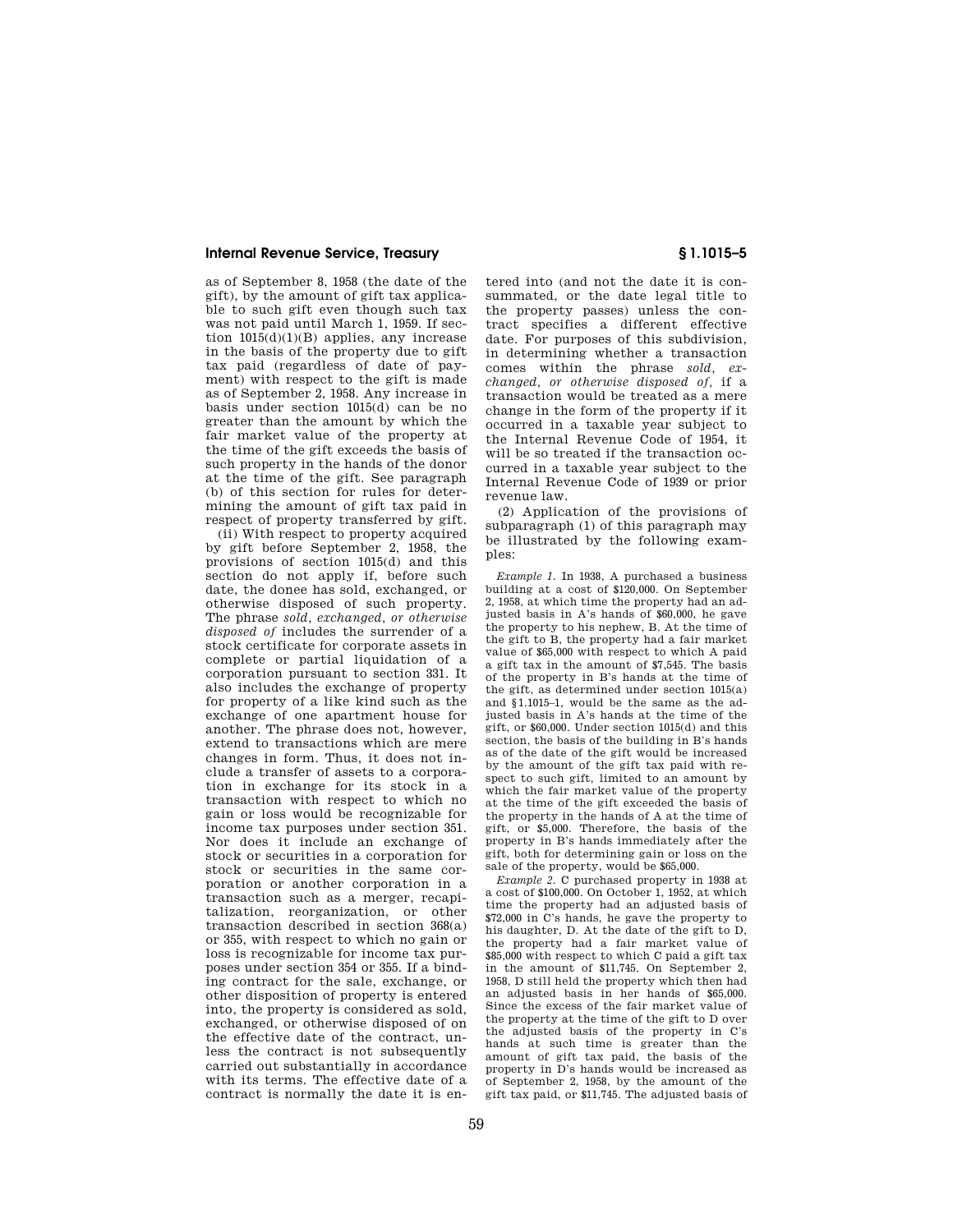the property in D's hands, both for determining gain or loss on the sale of the property, would then be \$76,745 (\$65,000 plus \$11,745).

*Example 3.* On December 31, 1951, E gave to his son, F, 500 shares of common stock of the X Corporation which shares had been purchased earlier by E at a cost of \$100 per share, or a total cost of \$50,000. The basis in E's hands was still \$50,000 on the date of the gift to F. On the date of the gift, the fair market value of the 500 shares was \$80,000 with respect to which E paid a gift tax in the amount of \$10,695. In 1956, the 500 shares of X Corporation stock were exchanged for 500 shares of common stock of the Y Corporation in a reorganization with respect to which no gain or loss was recognized for income tax purposes under section 354. F still held the 500 shares of Y Corporation stock on September 2, 1958. Under such circumstances, the 500 shares of X Corporation stock would not, for purposes of section 1015(d) and this section, be considered as having been *sold, exchanged, or otherwise disposed of* by F before September 2, 1958. Therefore, the basis of the 500 shares of Y Corporation stock held by F as of such date would, by reason of section 1015(d) and this section, be increased by \$10,695, the amount of gift tax paid with respect to the gift to F of the X Corporation stock.

*Example 4.* On November 15, 1953, G gave H property which had a fair market value of \$53,000 and a basis in the hands of G of \$20,000. G paid gift tax of \$5,250 on the transfer. On November 16, 1956, H gave the property to J who still held it on September 2, 1958. The value of the property on the date of the gift to J was \$63,000 and H paid gift tax of \$7,125 on the transfer. Since the property was not sold, exchanged, or otherwise disposed of by J before September 2, 1958, and the gift tax paid on the transfer to J did not exceed \$43,000 (\$63,000, fair market value of property at time of gift to J, less \$20,000, basis of property in H's hands at that time), the basis of property in his hands is increased on September 2, 1958, by \$7,125, the amount of gift tax paid by H on the transfer. No increase in basis is allowed for the \$5,250 gift tax paid by G on the transfer to H, since H had sold, exchanged, or otherwise disposed of the property before September 2, 1958.

(b) *Amount of gift tax paid with respect to gifts made on or before December 31, 1976.* (1)(i) If only one gift was made during a certain *calendar period* (as defined in  $$25.2502-1(c)(1)$ , the entire amount of the gift tax paid under chapter 12 or the corresponding provisions of prior revenue laws for that calendar period is the amount of the gift tax paid with respect to the gift.

# **§ 1.1015–5 26 CFR Ch. I (4–1–09 Edition)**

(ii) If more than one gift was made during a certain calendar period, the amount of the gift tax paid under chapter 12 or the corresponding provisions of prior revenue laws with respect to any specified gift made during that calendar period is an amount, A, which bears the same ratio to B (the total gift tax paid for that calendar period) as C (the *amount of the gift,* computed as described in this paragraph  $(b)(1)(ii))$ bears to D (the total taxable gifts for the calendar period computed without deduction for the gift tax specific exemption under section 2521 (as in effect prior to its repeal by the Tax Reform Act of 1976) or the corresponding provisions of prior revenue laws). Stated algebraically, the amount of the gift tax paid with respect to a gift equals:

[*Amount of the gift* (C) / TOTAL TAXABLE GIFTS, PLUS SPECIFIC EXEMPTION AL-LOWED  $(D)$ ]  $\times$  TOTAL GIFT TAX PAID (B)

For purposes of the ratio stated in the preceding sentence, the *amount of the gift* referred to as factor ''C'' is the value of the gift reduced by any portion excluded or deducted under section 2503(b) (annual exclusion), 2522 (charitable deduction), or 2523 (marital deduction) of the Code or the corresponding provisions of prior revenue laws. In making the computations described in this paragraph, the values to be used are those finally determined for purposes of the gift tax.

(iii) If a gift consists of more than one item of property, the gift tax paid with respect to each item shall be computed by allocating to each item a proportionate part of the gift tax paid with respect to the gift, computed in accordance with the provisions of this paragraph.

(2) For purposes of this paragraph, it is immaterial whether the gift tax is paid by the donor or the donee. Where more than one gift of a present interest in property is made to the same donee during a *calendar period* (as defined in  $§25.2502-1(c)(1)),$  the annual exclusion shall apply to the earliest of such gifts in point of time.

(3) Where the donor and his spouse elect under section 2513 or the corresponding provisions of prior law to have any gifts made by either of them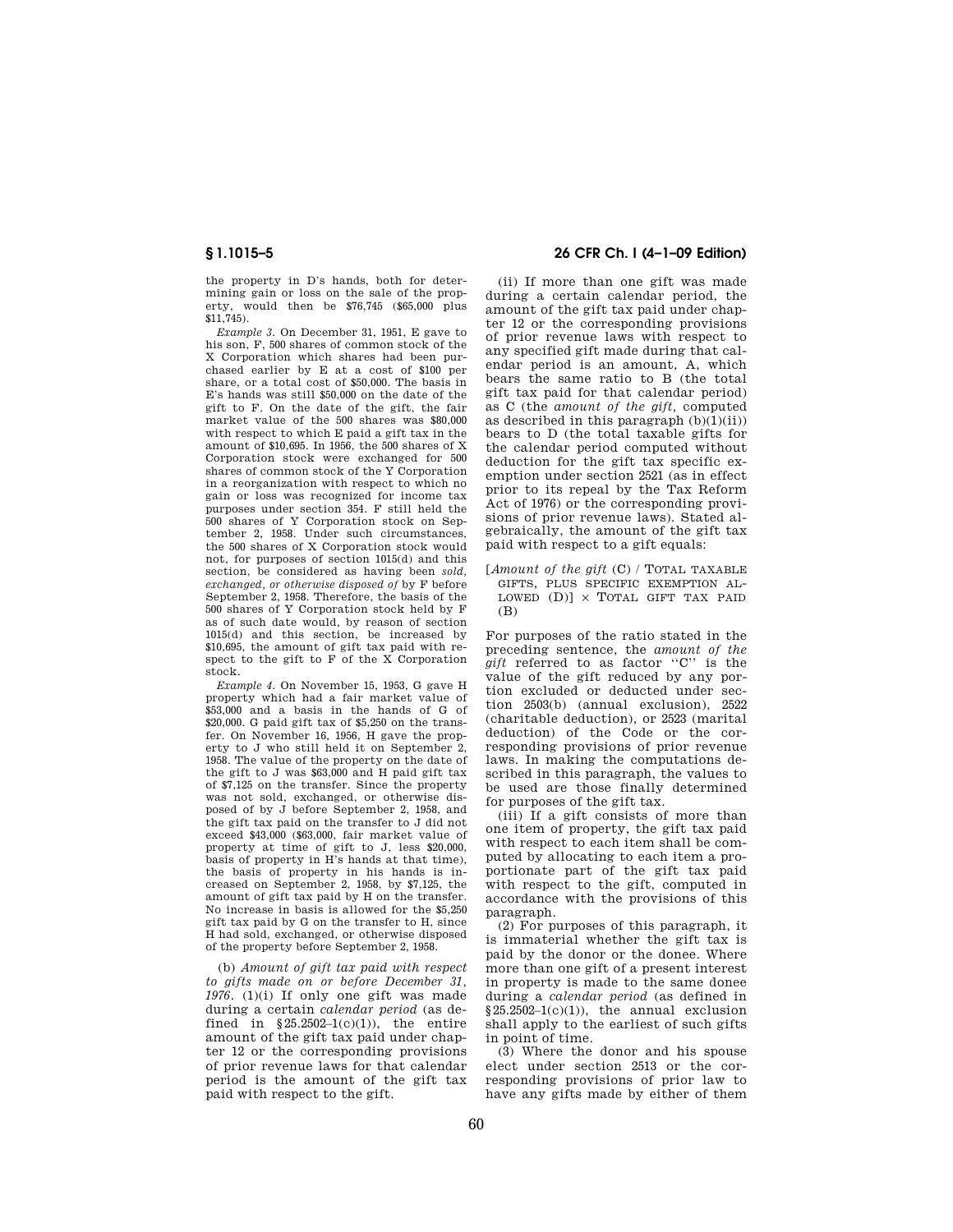# **Internal Revenue Service, Treasury § 1.1015–5**

considered as made one-half by each, the amount of gift tax paid with respect to such a gift is the sum of the amounts of tax (computed separately) paid with respect to each half of the gift by the donor and his spouse.

(4) The method described in section 1015(d)(2) and this paragraph for computing the amount of gift tax paid in respect of a gift may be illustrated by the following examples:

*Example 1.* Prior to 1959 H made no taxable gifts. On July 1, 1959, he made a gift to his wife, W, of land having a value for gift purposes of \$60,000 and gave to his son, S, certain securities valued at \$60,000. During the year 1959, H also contributed \$5,000 in cash to a charitable organization described in section 2522. H filed a timely gift tax return for 1959 with respect to which he paid gift tax in the amount of \$6,000, computed as follows:

| Value of land given to W<br>Less: Annual exclusion<br>Marital deduction         | .<br>\$3,000<br>30,000   | \$60,000<br>.<br>33,000 | .<br>.<br>. |
|---------------------------------------------------------------------------------|--------------------------|-------------------------|-------------|
|                                                                                 |                          |                         | \$27,000    |
| Value of securities given to<br>Less: Annual exclusion                          |                          | 60,000<br>3,000         | .<br>.      |
| Gift to charitable organiza-                                                    |                          |                         | 57,000      |
|                                                                                 |                          | 5,000                   | .           |
| Less: Annual exclusion<br>Charitable deduction                                  | 3,000<br>2,000           | .<br>5,000              | .<br>.      |
| Included amount of gift<br>Total included gifts<br>Less: Specific exemption al- | 1.1.1.1.1.1.1.1.1.1<br>. | <br>.                   | o<br>84,000 |
| lowed                                                                           |                          |                         | 30,000      |
|                                                                                 |                          |                         | 54,000      |
|                                                                                 |                          |                         | 6,000       |

In determining the gift tax paid with respect to the land given to W, amount C of the ratio set forth in subparagraph (1)(ii) of this paragraph is \$60,000, value of property given to W, less \$33,000 (the sum of \$3,000, the amount excluded under section 2503(b), and \$30,000, the amount deducted under section 2523), or  $$27,000$  Amount D of the ratio is  $$84,000$  (the amount of taxable gifts, \$54,000, plus the gift tax specific exemption, \$30,000). The gift tax paid with respect to the land given to W is \$1,928.57, computed as follows:

## $$27,000(C) + $84,000(D) \times $6,000(B)$

*Example 2.* The facts are the same as in example (1) except that H made his gifts to W and S on July 1, 1971, and that prior to 1971, H made no taxable gifts. Furthermore, H made his charitable contribution on August 12, 1971. These were the only gifts made by H during 1971. H filed his gift tax return for the third quarter of 1971 on November 15, 1971, as

required by section 6075(b). With respect to the above gifts H paid a gift tax in the amount of \$6,000 on total taxable gifts of \$54,000 for the third quarter of 1971. The gift tax paid with respect to the land given to W is \$1,928.57. The computations for these figures are identical to those used in example (1).

*Example 3.* On January 15, 1956, A made a gift to his nephew, N, of land valued at \$86,000, and on June 30, 1956, gave N securities valued at \$40,000. On July 1, 1956, A gave to his sister, S, \$46,000 in cash. A and his wife, B, were married during the entire calendar year 1956. The amount of A's taxable gifts for prior years was zero although in arriving at that amount A had used in full the specific exemption authorized by section 2521. B did not make any gifts before 1956. A and B elected under section 2513 to have all gifts made by either during 1956 treated as made one-half by A and one-half by B. Pursuant to that election, A and B each filed a gift tax return for 1956. A paid gift tax of \$11,325 and B paid gift tax of \$5,250, computed as follows:

|                                                  | А                 | в                 |
|--------------------------------------------------|-------------------|-------------------|
| Value of land given to N                         | \$43,000<br>3,000 | \$43,000<br>3,000 |
| Included amount of gift                          | 40,000            | 40,000            |
| Value of securities given to N                   | 20,000<br>None    | 20,000<br>None    |
| Included amount of gift                          | 20,000            | 20,000            |
|                                                  | 23,000<br>3,000   | 23,000<br>3,000   |
| Included amount of gift                          | 20,000            | 20,000            |
| Total included gifts<br>Less: specific exemption | 80,000<br>None    | 80,000<br>30,000  |
| Taxable gifts for 1956                           | 80,000            | 50,000            |
|                                                  | 11,325            | 5,250             |

The amount of the gift tax paid by A with respect to the land given to N is computed as follows:

 $$40,000(C) / $80,000(D) \times $11,325(B) = $5,662.50$ 

The amount of the gift tax paid by B with respect to the land given to N is computed as follows:

 $$40,000(C)/$80,000(D) \times $5,250(B) = $2,625$ 

The amount of the gift tax paid with respect to the land is \$5,662.50 plus \$2,625, or \$8,287.50. Computed in a similar manner, the amount of gift tax paid by A with respect to the securities given to N is \$2,831.25, and the amount of gift tax paid by B with respect thereto is \$1,312.50, or a total of \$4,143.75.

*Example 4.* The facts are the same as in example (3) except that A gave the land to N on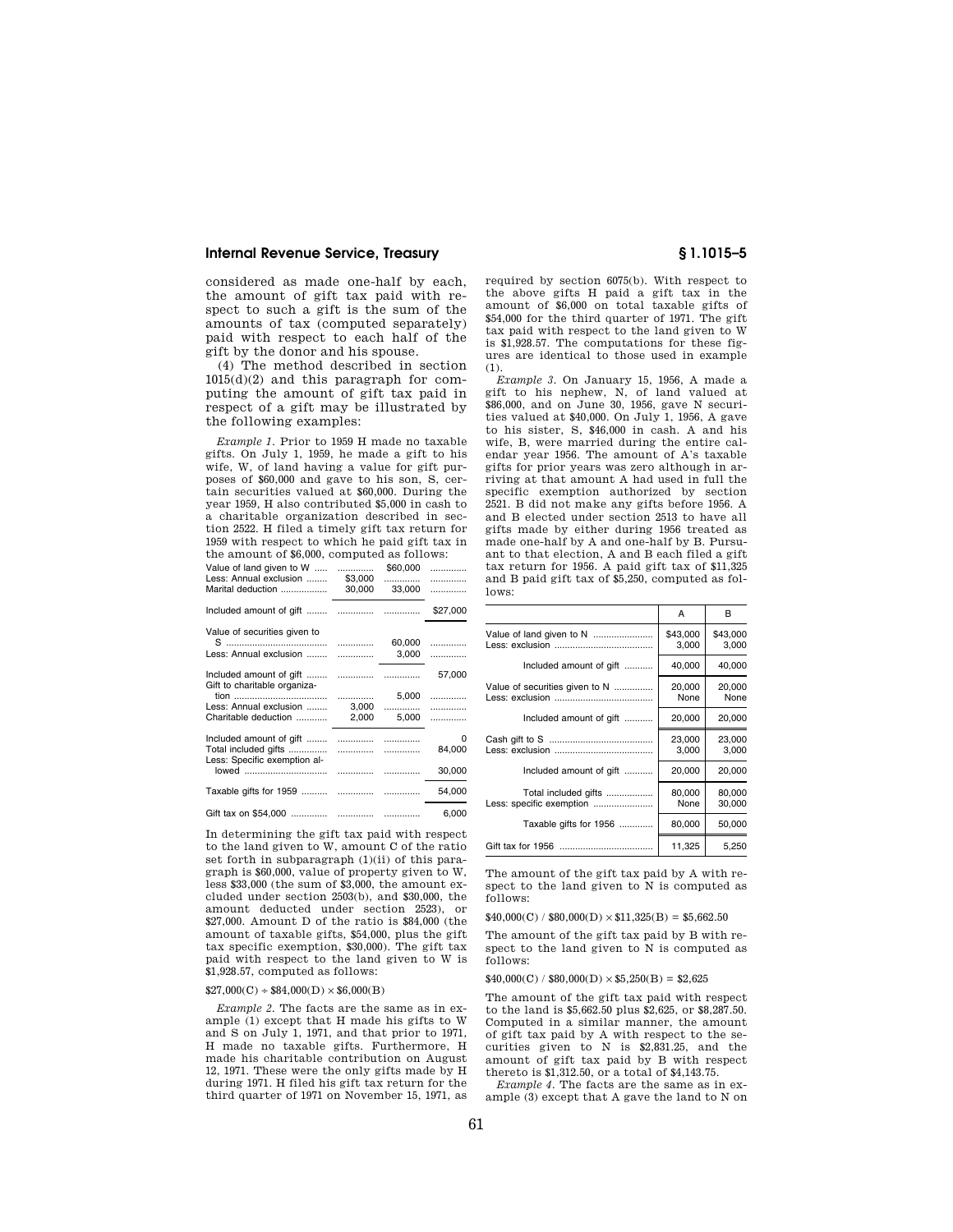January 15, 1972, the securities to N on February 3, 1972, and the cash to S on March 7, 1972. As in example (3), the amount of A's taxable gifts for taxable years prior to 1972 was zero, although in arriving at that amount A had used in full the specific exemption authorized by section 2521. B did not make any gifts before 1972. Pursuant to the election under section 2513, A and B treated all gifts made by either during 1972 as made one-half by A and one-half by B. A and B each filed a gift tax return for the first quarter of 1972 on May 15, 1972, as required by section 6075(b). A paid gift tax of \$11,325 on taxable gifts of \$80,000 and B paid gift tax of \$5,250 on taxable gifts of \$50,000. The amount of the gift tax paid by A and B with respect to the land given to N is \$5,662.50 and \$2,625, respectively. The computations for these figures are identical to those used in example (3).

(c) *Special rule for increased basis for gift tax paid in the case of gifts made after December 31, 1976*—(1) *In general.*  With respect to gifts made after December 31, 1976 (other than gifts between spouses described in section 1015(e)), the increase in basis for gift tax paid is determined under section 1015(d)(6). Under section 1015(d)(6)(A), the increase in basis with respect to gift tax paid is limited to the amount (not in excess of the amount of gift tax paid) that bears the same ratio to the amount of gift tax paid as the net appreciation in value of the gift bears to the amount of the gift.

(2) *Amount of gift.* In general, for purposes of section  $1015(d)(6)(A)(ii)$ , the amount of the gift is determined in conformance with the provisions of paragraph (b) of this section. Thus, the amount of the gift is the amount included with respect to the gift in determining (for purposes of section  $2503(a)$ ) the total amount of gifts made during the calendar year (or calendar quarter in the case of a gift made on or before December 31, 1981), reduced by the amount of any annual exclusion allowable with respect to the gift under section 2503(b), and any deductions allowed with respect to the gift under section 2522 (relating to the charitable deduction) and section 2523 (relating to the marital deduction). Where more than one gift of a present interest in property is made to the same donee during a calendar year, the annual exclusion shall apply to the earliest of such gifts in point of time.

# **§ 1.1015–5 26 CFR Ch. I (4–1–09 Edition)**

(3) *Amount of gift tax paid with respect to the gift.* In general, for purposes of section  $1015(d)(6)$ , the amount of gift tax paid with respect to the gift is determined in conformance with the provisions of paragraph (b) of this section. Where more than one gift is made by the donor in a calendar year (or quarter in the case of gifts made on or before December 31, 1981), the amount of gift tax paid with respect to any specific gift made during that period is the amount which bears the same ratio to the total gift tax paid for that period (determined after reduction for any gift tax unified credit available under section 2505) as the amount of the gift (computed as described in paragraph  $(c)(2)$  of this section) bears to the total taxable gifts for the period.

(4) *Qualified domestic trusts.* For purposes of section 1015(d)(6), in the case of a qualified domestic trust (QDOT) described in section 2056A(a), any distribution during the noncitizen surviving spouse's lifetime with respect to which a tax is imposed under section  $2056A(b)(1)(A)$  is treated as a transfer by gift, and any estate tax paid on the distribution under section  $2056A(b)(1)(A)$  is treated as a gift tax. The rules under this paragraph apply in determining the extent to which the basis in the assets distributed is increased by the tax imposed under section  $2056A(b)(1)(A)$ .

(5) *Examples.* Application of the provisions of this paragraph (c) may be illustrated by the following examples:

*Example 1.* (i) Prior to 1995, X exhausts X's gift tax unified credit available under section 2505. In 1995, X makes a gift to X's child Y, of a parcel of real estate having a fair market value of \$100,000. X's adjusted basis in the real estate immediately before making the gift was \$70,000. Also in 1995, X makes a gift to X's child Z, of a painting having a fair market value of \$70,000. X timely files a gift tax return for 1995 and pays gift tax in the amount of \$55,500, computed as follows:

| Value of real estate transferred to |   |
|-------------------------------------|---|
|                                     | . |

| Less: Annual exclusion             | 10.000   | . <b>.</b> . |
|------------------------------------|----------|--------------|
| Included amount of gift (C)        | .        | \$90,000     |
| Value of painting transferred to Z | \$70,000 |              |
| Less: annual exclusion             | 10.000   | .            |
| Included amount of gift            | .        | 60.000       |
| Total included gifts (D)           | .        | \$150,000    |